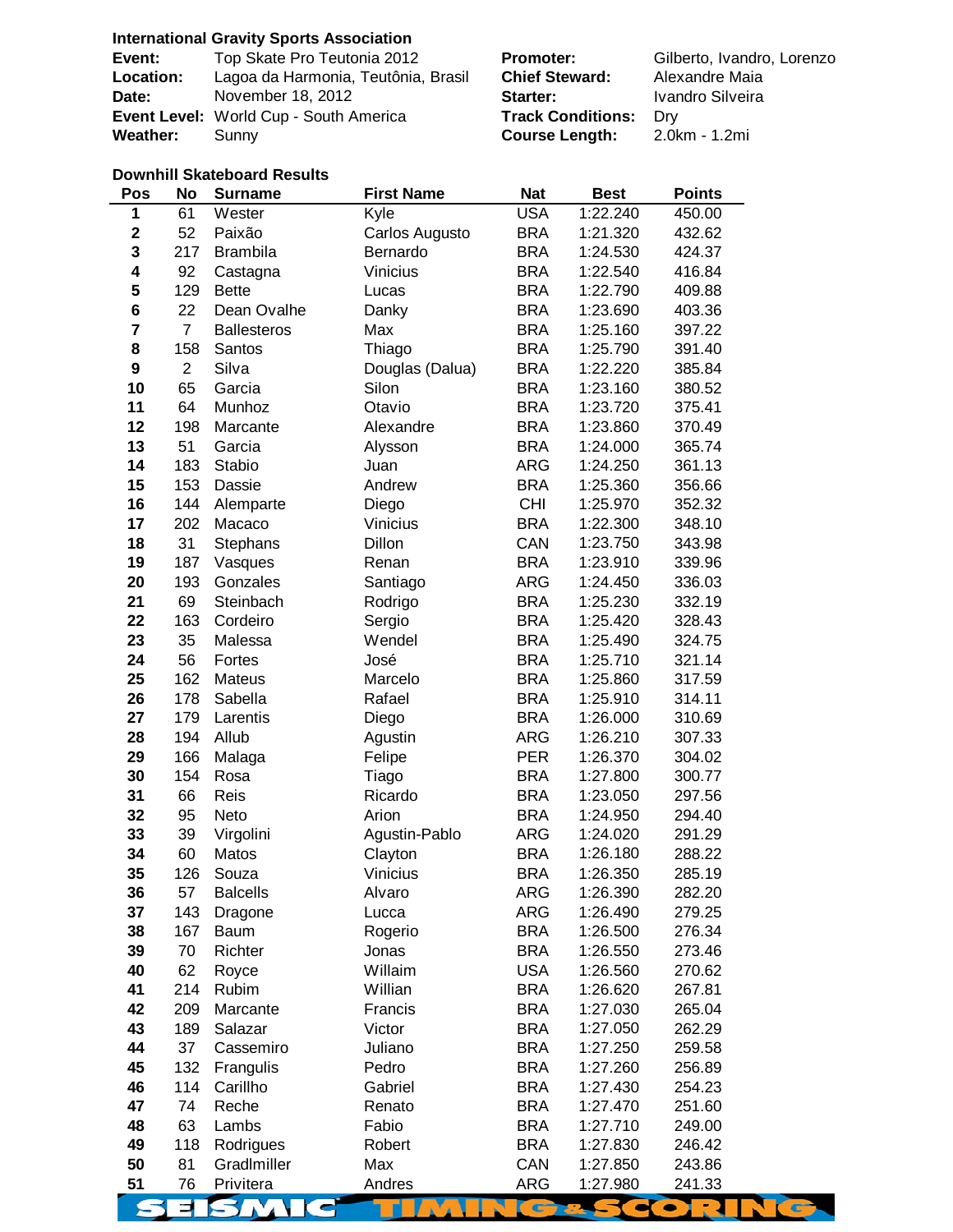## **International Gravity Sports Association**

| Event:          | Top Skate Pro Teutonia 2012            | <b>Promoter:</b>             | Gilberto, Ivandro, Lorenzo |
|-----------------|----------------------------------------|------------------------------|----------------------------|
| Location:       | Lagoa da Harmonia, Teutônia, Brasil    | <b>Chief Steward:</b>        | Alexandre Maia             |
| Date:           | November 18, 2012                      | Starter:                     | Ivandro Silveira           |
|                 | Event Level: World Cup - South America | <b>Track Conditions:</b> Dry |                            |
| <b>Weather:</b> | Sunny                                  | <b>Course Length:</b>        | 2.0km - 1.2mi              |

## **Downhill Skateboard Continued Results**

| Pos | No  | <b>Surname</b> | <b>First Name</b> | <b>Nat</b> | <b>Best</b> | <b>Points</b>    |
|-----|-----|----------------|-------------------|------------|-------------|------------------|
| 52  | 71  | Sabatovich     | Ricardo           | <b>BRA</b> | 1:28.130    | 238.83           |
| 53  | 161 | Santos         | Lucas             | <b>BRA</b> | 1:28.170    | 236.34           |
| 54  | 54  | Filho          | Evandro           | <b>BRA</b> | 1:28.240    | 233.88           |
| 55  | 128 | Russo          | Luigi             | <b>BRA</b> | 1:28.290    | 231.44           |
| 56  | 86  | Schaberle      | Diego             | <b>BRA</b> | 1:28.420    | 229.02           |
| 57  | 155 | Silva          | Felipe            | <b>BRA</b> | 1:28.430    | 226.63           |
| 58  | 117 | Barboza        | Pedro             | <b>BRA</b> | 1:28.550    | 224.25           |
| 59  | 177 | Festugatto     | Everton           | <b>BRA</b> | 1:28.720    | 221.89           |
| 60  | 93  | Peruzzo        | Elton             | <b>BRA</b> | 1:28.740    | 219.55           |
| 61  | 110 | Wiggers        | Laert             | <b>BRA</b> | 1:27.080    | 217.23           |
| 62  | 99  | Gonçalves      | Guilherme         | <b>BRA</b> | 1:28.420    | 214.93           |
| 63  | 79  | Vaz            | Daniel            | <b>BRA</b> | 1:27.450    | 212.65           |
| 64  | 125 | Santana        | Vinicius          | <b>BRA</b> | 1:28.070    | 210.38           |
| 65  | 59  | <b>Besutti</b> | Alisson           | <b>BRA</b> | 1:28.770    | 208.13           |
| 66  | 78  | Bambam         | Luis Renato       | <b>BRA</b> | 1:28.790    | 205.89           |
| 67  | 190 | Lara           | Marcus            | <b>BRA</b> | 1:28.930    | 203.68           |
| 68  | 135 | Rosa           | Antonio           | <b>BRA</b> | 1:29.070    | 201.48           |
| 69  | 98  |                | Erivelto          | <b>BRA</b> |             |                  |
|     |     | <b>Borges</b>  |                   |            | 1:29.080    | 199.29<br>197.12 |
| 70  | 89  | Hortense       | Jonathas          | <b>BRA</b> | 1:29.410    |                  |
| 71  | 181 | Marchi         | João Victor       | <b>BRA</b> | 1:29.470    | 194.96           |
| 72  | 53  | Barroco        | Felipe            | <b>BRA</b> | 1:29.890    | 192.82           |
| 73  | 176 | Catani         | Luiz              | <b>BRA</b> | 1:29.940    | 190.70           |
| 74  | 115 | Andri          | <b>Brenno</b>     | <b>BRA</b> | 1:29.940    | 188.58           |
| 75  | 224 | Vasquez        | Marcos            | <b>ARG</b> | 1:29.970    | 186.49           |
| 76  | 188 | Mendez         | Markoz            | <b>ARG</b> | 1:30.070    | 184.40           |
| 77  | 107 | Gentili        | Mariano           | ARG        | 1:30.160    | 182.33           |
| 78  | 223 | Galasso        | Jorge Ariel       | <b>BRA</b> | 1:30.170    | 180.27           |
| 79  | 112 | Santos         | Fernando          | <b>BRA</b> | 1:30.180    | 178.22           |
| 80  | 185 | Lembach        | Scott             | <b>USA</b> | 1:30.180    | 176.19           |
| 81  | 184 | Calabresi      | Pablon            | <b>ARG</b> | 1:30.300    | 174.17           |
| 82  | 113 | Kiotheka       | Rafael            | <b>BRA</b> | 1:30.480    | 172.16           |
| 83  | 165 | Villegas       | Jonathan          | <b>PER</b> | 1:30.510    | 170.16           |
| 84  | 101 | Cicarelli      | Robson            | <b>BRA</b> | 1:30.570    | 168.17           |
| 85  | 97  | Costa          | Eduardo           | <b>BRA</b> | 1:30.650    | 166.20           |
| 86  | 134 | Ignacio        | Perne             | <b>CHI</b> | 1:30.780    | 164.24           |
| 87  | 83  | Silva          | Carlos Eduardo    | <b>BRA</b> | 1:30.860    | 162.28           |
| 88  | 120 | Lorenzoni      | Tiago             | <b>BRA</b> | 1:31.170    | 160.34           |
| 89  | 195 | Duran          | Francisco         | <b>ARG</b> | 1:31.190    | 158.41           |
| 90  | 103 | Formica        | Manoel            | <b>BRA</b> | 1:31.380    | 156.49           |
| 91  | 169 | Gonzales       | Fabian            | <b>CHI</b> | 1:31.470    | 154.58           |
| 92  | 94  | <b>Sales</b>   | Floriano          | <b>BRA</b> | 1:31.840    | 152.68           |
| 93  | 186 | Duarte         | Thiago            | <b>BRA</b> | 1:31.840    | 150.79           |
| 94  | 109 | Vicente        | Juliano           | <b>BRA</b> | 1:32.020    | 148.91           |
| 95  | 130 | Ficagna        | Lucas             | <b>BRA</b> | 1:32.340    | 147.04           |
| 96  | 29  | Labarthe       | Yvon              | SUI        | 1:32.350    | 145.18           |
| 97  | 204 | Oliveira       | Ricardo           | <b>BRA</b> | 1:32.370    | 143.33           |
| 98  | 216 | Silva          | Anderson          | <b>BRA</b> | 1:33.200    | 141.49           |
| 99  | 102 | Pozzetti       | Delano            | <b>BRA</b> | 1:33.250    | 139.66           |
| 100 | 121 | Santos         | Flávio            | <b>BRA</b> | 1:33.260    | 137.83           |
| 101 | 77  | Cespedes       | Camilo            | <b>COL</b> | 1:33.370    | 136.02           |
| 102 | 88  | Fonseca        | Pedro Paulo       | <b>BRA</b> | 1:33.650    | 134.21           |
|     |     |                |                   |            |             |                  |
|     |     |                |                   |            |             |                  |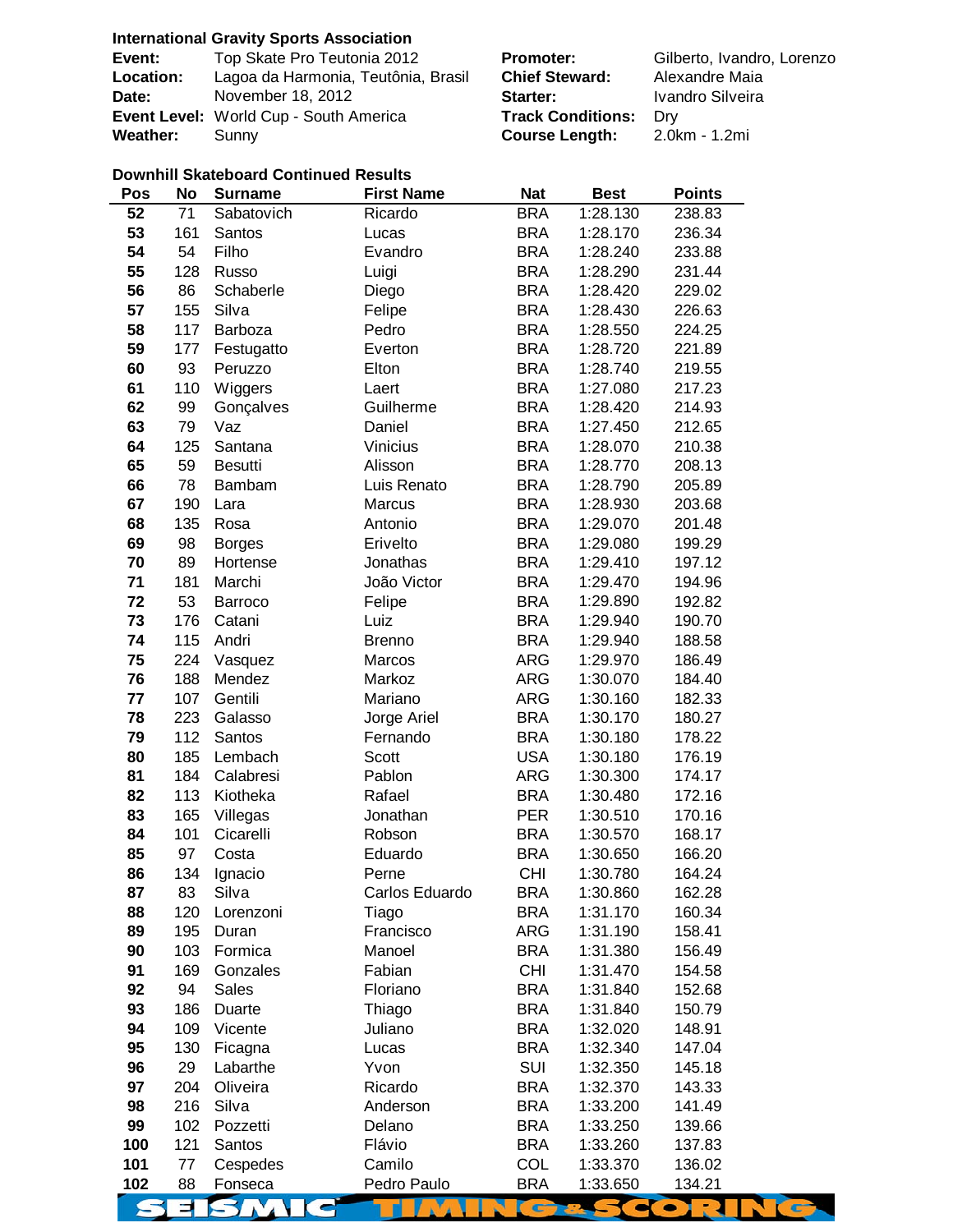## **International Gravity Sports Association**

| Event:           | Top Skate Pro Teutonia 2012            | <b>Promoter:</b>             | Gilberto, Ivandro, Lorenzo |
|------------------|----------------------------------------|------------------------------|----------------------------|
| <b>Location:</b> | Lagoa da Harmonia, Teutônia, Brasil    | <b>Chief Steward:</b>        | Alexandre Maia             |
| Date:            | November 18, 2012                      | Starter:                     | Ivandro Silveira           |
|                  | Event Level: World Cup - South America | <b>Track Conditions: Dry</b> |                            |
| <b>Weather:</b>  | Sunny                                  | <b>Course Length:</b>        | 2.0km - 1.2mi              |

## **Downhill Skateboard Continued Results**

| Pos | <b>No</b> | <b>Surname</b> | <b>First Name</b> | <b>Nat</b> | <b>Best</b> | <b>Points</b> |
|-----|-----------|----------------|-------------------|------------|-------------|---------------|
| 103 | 145       | José           | Juan              | ARG        | 1:33.680    | 132.42        |
| 104 | 171       | Feitosa        | Daniel            | <b>BRA</b> | 1:33.900    | 130.63        |
| 105 | 84        | Kanashiro      | Cristiano         | BRA        | 1:33.990    | 128.85        |
| 106 | 87        | Ferraz         | Leonardo          | BRA        | 1:34.160    | 127.07        |
| 107 | 199       | Marcante       | Marcio            | <b>BRA</b> | 1:34.960    | 125.31        |
| 108 | 85        | <b>Burgos</b>  | Daniel            | <b>BRA</b> | 1:35.100    | 123.55        |
| 109 | 55        | Rocha          | Fernando          | <b>BRA</b> | 1:35.530    | 121.81        |
| 110 | 75        | Junior         | Walter            | <b>BRA</b> | 1:36.000    | 120.07        |
| 111 | 80        | <b>Barreto</b> | Cristiano         | <b>BRA</b> | 1:36.050    | 118.33        |
| 112 | 192       | Oliveira       | Israel            | <b>BRA</b> | 1:36.060    | 116.61        |
| 113 | 212       | Job            | Arthur            | <b>BRA</b> | 1:36.140    | 114.89        |
| 114 | 164       | Guardya        | Jonathan          | <b>PER</b> | 1:36.390    | 113.18        |
| 115 | 173       | Pinango        | Rubem             | VEM        | 1:37.230    | 111.48        |
| 116 | 182       | Mazzochi       | Eduardo           | <b>BRA</b> | 1:37.330    | 109.78        |
| 117 | 106       | Salvi          | Marcelo           | <b>BRA</b> | 1:38.260    | 108.09        |
| 118 | 122       | Dobner         | Rafael            | <b>BRA</b> | 1:38.300    | 106.41        |
| 119 | 58        | Azevedo        | Alvaro            | BRA        | 1:40.480    | 104.74        |
| 120 | 105       | Filho          | Marcelo           | <b>BRA</b> | 1:40.530    | 103.07        |
| 121 | 91        | Agnoletto      | Fernando          | <b>BRA</b> | 1:41.070    | 101.41        |
| 122 | 175       | Morais         | André             | <b>BRA</b> | 1:41.580    | 99.76         |
| 123 | 82        | Fernandes      | Cassio            | BRA        | 1:42.180    | 98.11         |
| 124 | 174       | Silva          | Alex              | <b>BRA</b> | 2:12.970    | 96.47         |

## **Women Downhill Skateboard Results**

| Pos          | <b>No</b> | <b>Surname</b>  | <b>First Name</b> | <b>Nat</b> | <b>Best</b> | <b>Points</b> |
|--------------|-----------|-----------------|-------------------|------------|-------------|---------------|
| 1            | 159       | <b>Bontorin</b> | Georgia           | <b>BRA</b> | 1:34.190    | 450.00        |
| $\mathbf{2}$ | 73        | Aleixo          | Chistie           | <b>BRA</b> | 1:42.500    | 432.62        |
| 3            | 191       | Souza           | Vanessa           | <b>BRA</b> | 1:45.380    | 424.37        |
| 4            | 111       | Ferrero         | Giorgina          | ARG        | 1:45.370    | 416.84        |
| 5            | 72        | Oliveira        | Reine             | <b>BRA</b> | 2:24.150    | 409.88        |

# **Junior 2 Downhill Skateboard Results (Age 14-17)**

| Pos         | No  | <b>Surname</b>  | <b>First Name</b> | <b>Nat</b> | <b>Best</b> | <b>Points</b> |
|-------------|-----|-----------------|-------------------|------------|-------------|---------------|
| 1           | 217 | <b>Brambila</b> | Bernardo          | BRA        | 1:24.530    | 450.00        |
| $\mathbf 2$ | 67  | Oliveira        | Leonardo          | BRA        | 1:27.160    | 432.62        |
| 3           | 214 | Rubim           | Willian           | BRA        | 1:26.620    | 424.37        |
| 4           | 148 | Krop            | Andrez            | BRA        | 1:26.070    | 416.84        |
| 5           | 70  | <b>Richter</b>  | Jonas             | BRA        | 1:26.550    | 409.88        |
| 6           | 152 | <b>Bovetti</b>  | Cristian          | ARG        | 1:27.150    | 403.36        |
| 7           | 147 | Coelho          | Lucas             | BRA        | 1:27.870    | 397.22        |
| 8           | 149 | Zimmer          | Renan             | BRA        | 1:28.030    | 391.40        |
| 9           | 156 | Bertinati       | Yan               | BRA        | 1:27.170    | 385.84        |
| 10          | 146 | Espeche         | Santiago          | ARG        | 1:28.040    | 380.52        |
| 11          | 203 | Mohr            | Tiago             | BRA        | 1:29.170    | 375.41        |
| 12          | 215 | <b>Flores</b>   | Julian            | BRA        | 1:29.790    | 370.49        |
| 13          | 220 | Paredes         | Gustavo           | PER.       | 1:30.470    | 365.74        |
| 14          | 108 | Pinheiro        | Jorge             | BRA        | 1:30.830    | 361.13        |
| 15          | 160 | Souza           | Pedro             | BRA        | 1:31.460    | 356.66        |
| 16          | 168 | Pons            | Victor            | <b>CHI</b> | 1:27.290    | 352.32        |
| 17          | 213 | Dias            | Tallys            | BRA        | 1:31.270    | 348.10        |
| 18          | 116 | Cabau           | Victor            | BRA        | 1:32.920    | 343.98        |
|             |     |                 |                   |            |             |               |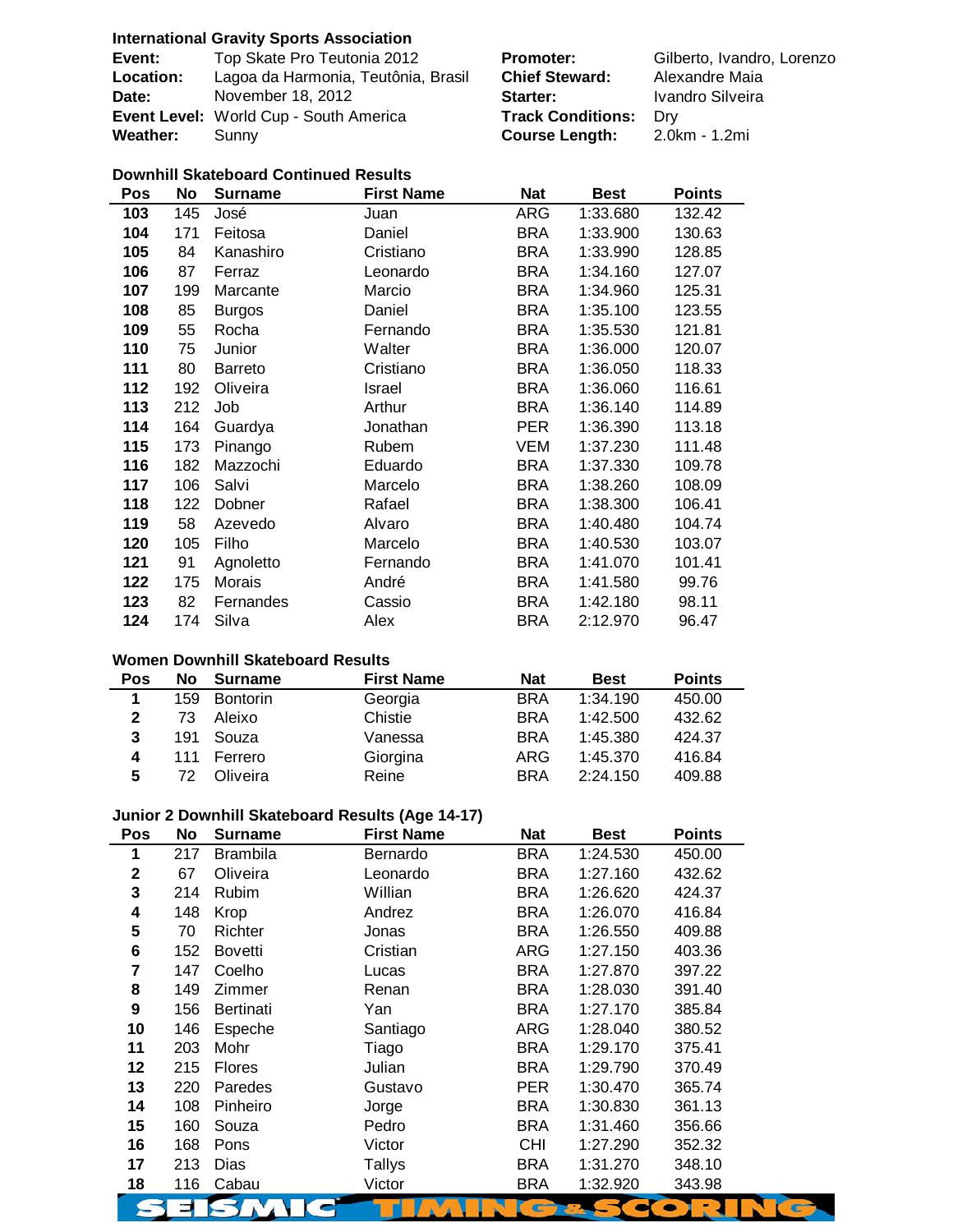| <b>International Gravity Sports Association</b> |  |  |  |
|-------------------------------------------------|--|--|--|
|-------------------------------------------------|--|--|--|

| Event:          | Top Skate Pro Teutonia 2012            | <b>Promoter:</b>             | Gilberto, Ivandro, Lorenzo |
|-----------------|----------------------------------------|------------------------------|----------------------------|
| Location:       | Lagoa da Harmonia, Teutônia, Brasil    | <b>Chief Steward:</b>        | Alexandre Maia             |
| Date:           | November 18, 2012                      | Starter:                     | Ivandro Silveira           |
|                 | Event Level: World Cup - South America | <b>Track Conditions: Dry</b> |                            |
| <b>Weather:</b> | Sunny                                  | <b>Course Length:</b>        | 2.0km - 1.2mi              |

# **Junior 2 Downhill Skateboard Continued Results (Age 14-17)**

| Pos | No  | <b>Surname</b>  | <b>First Name</b> | <b>Nat</b> | <b>Best</b> | <b>Points</b> |
|-----|-----|-----------------|-------------------|------------|-------------|---------------|
| 19  | 159 | <b>Bontorin</b> | Georgia           | <b>BRA</b> | 1:34.190    | 339.96        |
| 20  |     | 212 Job         | Arthur            | <b>BRA</b> | 1:36.140    | 336.03        |
| 21  | 131 | Silva           | Lucas             | <b>BRA</b> | 1:36.880    | 332.19        |
| 22  | 197 | Pandolfi        | <b>Bruno</b>      | <b>BRA</b> | 1:36.880    | 328.43        |
| 23  | 196 | Prada           | Rafael            | <b>BRA</b> | 1:44.640    | 324.75        |

## **Classic Luge Results**

| <b>Pos</b>   | No  | <b>Surname</b>   | <b>First Name</b> | <b>Nat</b> | <b>Best</b> | <b>Points</b> |
|--------------|-----|------------------|-------------------|------------|-------------|---------------|
| 1            | 124 | Ribeiro          | Walter            | <b>BRA</b> | 1:19.070    | 450.00        |
| $\mathbf{2}$ | 136 | Williams         | Frank             | USA        | 1:19.500    | 432.62        |
| 3            | 29  | Labarthe         | Yvon              | SUI        | 1:22.360    | 424.37        |
| 4            | 141 | Palacios         | Nacho             | ARG        | 1:23.780    | 416.84        |
| 5            | 127 | Ogralha          | Jonathan          | <b>BRA</b> | 1:24.710    | 409.88        |
| 6            | 200 | <b>Barrios</b>   | Joaquin           | ARG        | 1:25.100    | 403.36        |
| 7            | 119 | <b>Bisquertt</b> | Rodrigo           | CHI        | 1:26.680    | 397.22        |
| 8            | 138 | Peer             | Scott             | USA        | 1:30.420    | 391.40        |
| 9            | 201 | Filho            | Marcos            | <b>BRA</b> | 2:05.710    | 385.84        |

#### **Street Luge Results**

| Pos | No  | <b>Surname</b>   | <b>First Name</b> | <b>Nat</b> | <b>Best</b> | <b>Points</b> |
|-----|-----|------------------|-------------------|------------|-------------|---------------|
| 1   | 172 | Saldanha         | Rodolfo           | <b>BRA</b> | 1:15.380    | 450.00        |
| 2   | 124 | Ribeiro          | Walter            | <b>BRA</b> | 1:15.900    | 432.62        |
| 3   | 218 | <b>Borton</b>    | Léo               | <b>BRA</b> | 1:17.000    | 424.37        |
| 4   | 206 | Wolverine        | Jades             | <b>BRA</b> | 1:17.240    | 416.84        |
| 5   | 142 | Araujo           | Denis             | <b>BRA</b> | 1:16.140    | 409.88        |
| 6   | 139 | Moreira          | Tiago             | <b>BRA</b> | 1:16.360    | 403.36        |
| 7   | 136 | Williams         | Frank             | <b>USA</b> | 1:17.410    | 397.22        |
| 8   | 127 | Ogralha          | Jonathan          | <b>BRA</b> | 1:18.380    | 391.40        |
| 9   | 211 | Souza            | Luiz              | <b>BRA</b> | 1:18.300    | 385.84        |
| 10  | 140 | Monteiro         | Elcio             | <b>BRA</b> | 1:18.380    | 380.52        |
| 11  | 157 | Jardim           | Mario             | <b>BRA</b> | 1:19.160    | 375.41        |
| 12  | 29  | Labarthe         | Yvon              | <b>SUI</b> | 1:19.970    | 370.49        |
| 13  | 119 | <b>Bisquertt</b> | Rodrigo           | <b>CHI</b> | 1:20.420    | 365.74        |
| 14  | 141 | Palacios         | Nacho             | <b>ARG</b> | 1:21.210    | 361.13        |
| 15  | 151 | Silva            | Paulo             | <b>BRA</b> | 1:21.470    | 356.66        |
| 16  | 104 | Santos           | Marcelo           | <b>BRA</b> | 1:28.020    | 352.32        |
| 17  | 201 | Filho            | Marcos            | <b>BRA</b> | 1:47.870    | 348.10        |
|     |     |                  |                   |            |             |               |

#### **Downhill Inline Results**

| Pos | No  | <b>Surname</b> | <b>First Name</b> | <b>Nat</b> | <b>Best</b> |
|-----|-----|----------------|-------------------|------------|-------------|
| 1   | 207 | Canona         | Steve             | <b>BRA</b> | 1:29.130    |
| 2   | 208 | Ferraz         | Danilo            | <b>BRA</b> | 1:37.040    |
| 3   | 205 | Ludueña        | Juan              | ARG        | 1:29.010    |
| 4   | 137 | Peer           | Scott             | USA        | 1:35.170    |
| 5   | 96  | Teixeira       | Carlos Alberto    | <b>BRA</b> | 1:53.220    |
| 6   | 100 | Silva          | Jander            | <b>BRA</b> | 1:50.030    |

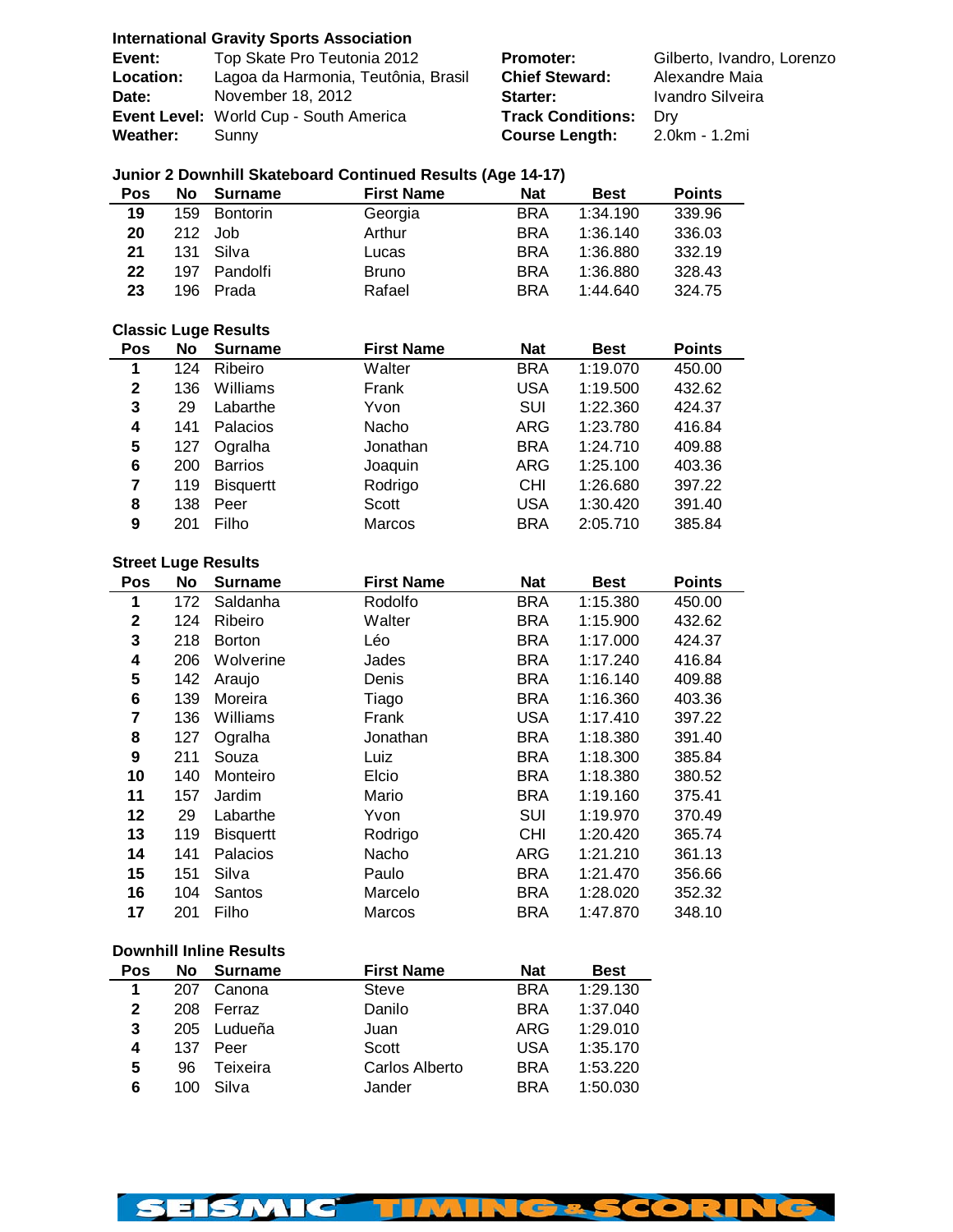

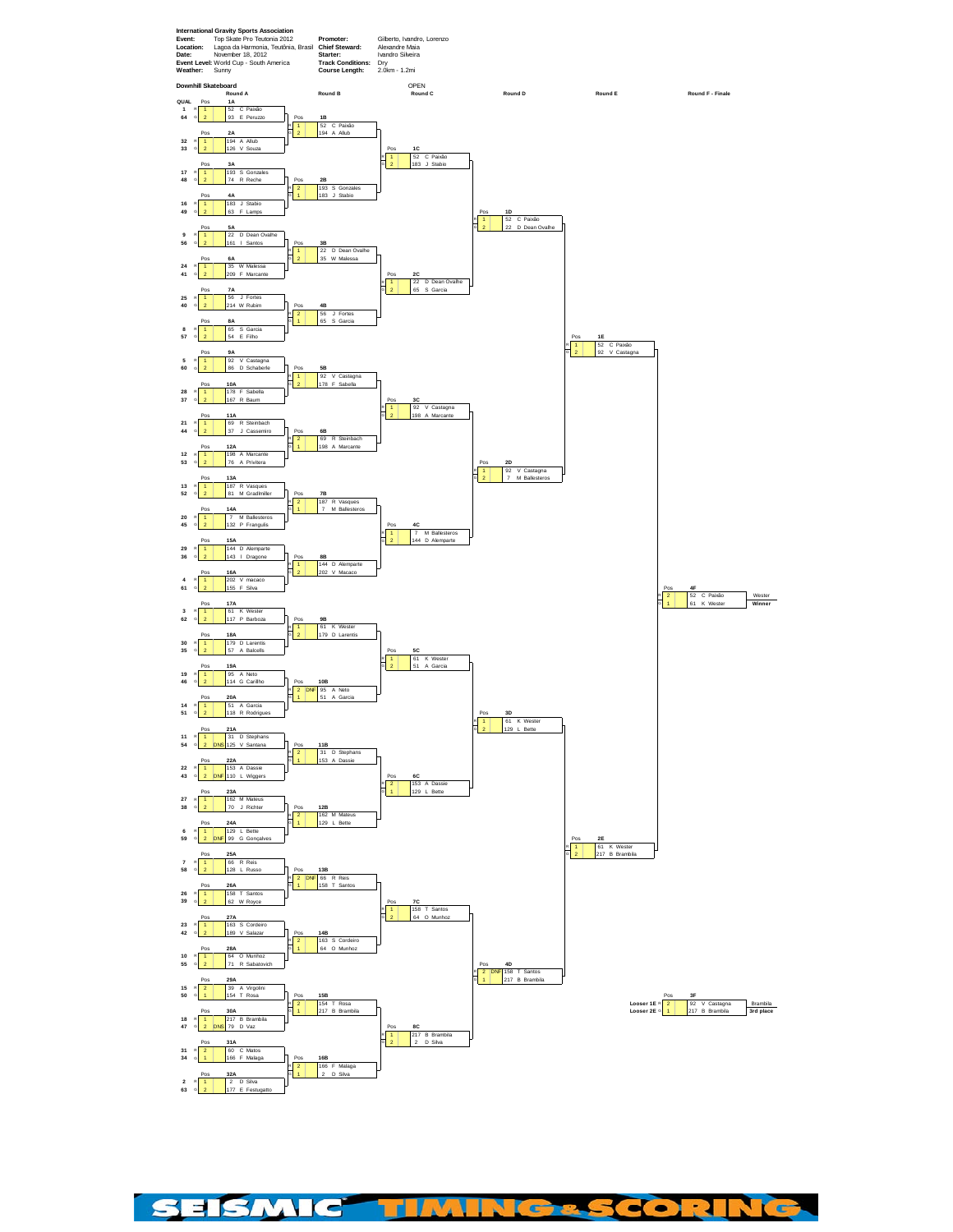

SEISMIC TIN **NG&SCORING** Y,